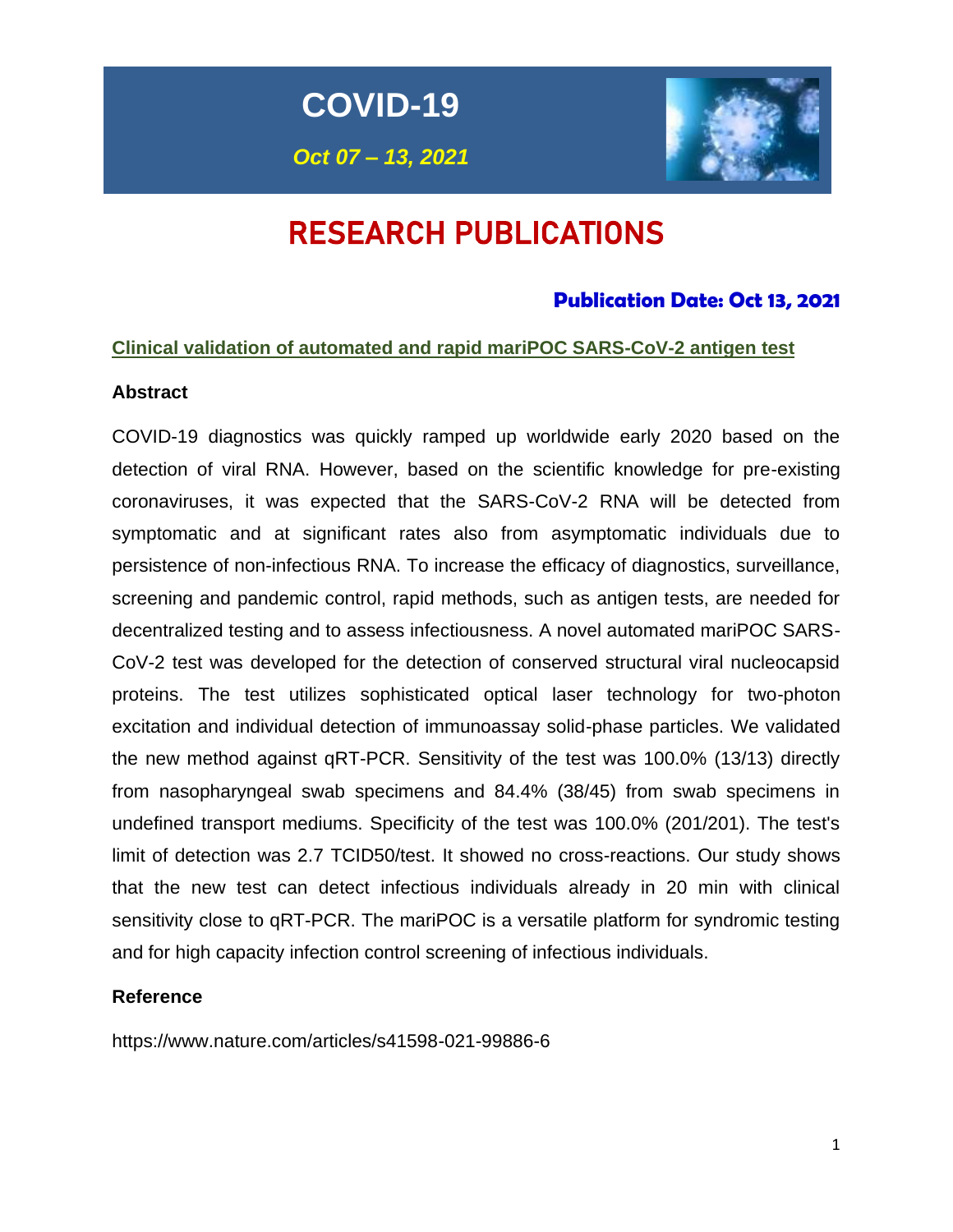**Identification of antiviral phytochemicals as a potential SARS-CoV-2 main protease (Mpro) inhibitor using docking and molecular dynamics simulations** 

### **Abstract**

Novel SARS-CoV-2, an etiological factor of Coronavirus disease 2019 (COVID-19), poses a great challenge to the public health care system. Among other druggable targets of SARS-Cov-2, the main protease (Mpro) is regarded as a prominent enzyme target for drug developments owing to its crucial role in virus replication and transcription. We pursued a computational investigation to identify Mpro inhibitors from a compiled library of natural compounds with proven antiviral activities using a hierarchical workflow of molecular docking, ADMET assessment, dynamic simulations and binding free-energy calculations. Five natural compounds, Withanosides V and VI, Racemosides A and B, and Shatavarin IX, obtained better binding affinity and attained stable interactions with Mpro key pocket residues. These intermolecular key interactions were also retained profoundly in the simulation trajectory of 100 ns time scale indicating tight receptor binding. Free energy calculations prioritized Withanosides V and VI as the top candidates that can act as effective SARS-CoV-2 Mpro inhibitors.

### **Reference**

https://www.nature.com/articles/s41598-021-99165-4

### **Clinical validation of automated and rapid mariPOC SARS-CoV-2 antigen test**

### **Abstract**

COVID-19 diagnostics was quickly ramped up worldwide early 2020 based on the detection of viral RNA. However, based on the scientific knowledge for pre-existing coronaviruses, it was expected that the SARS-CoV-2 RNA will be detected from symptomatic and at significant rates also from asymptomatic individuals due to persistence of non-infectious RNA. To increase the efficacy of diagnostics, surveillance, screening and pandemic control, rapid methods, such as antigen tests, are needed for decentralized testing and to assess infectiousness. A novel automated mariPOC SARS-CoV-2 test was developed for the detection of conserved structural viral nucleocapsid proteins. The test utilizes sophisticated optical laser technology for two-photon excitation and individual detection of immunoassay solid-phase particles. We validated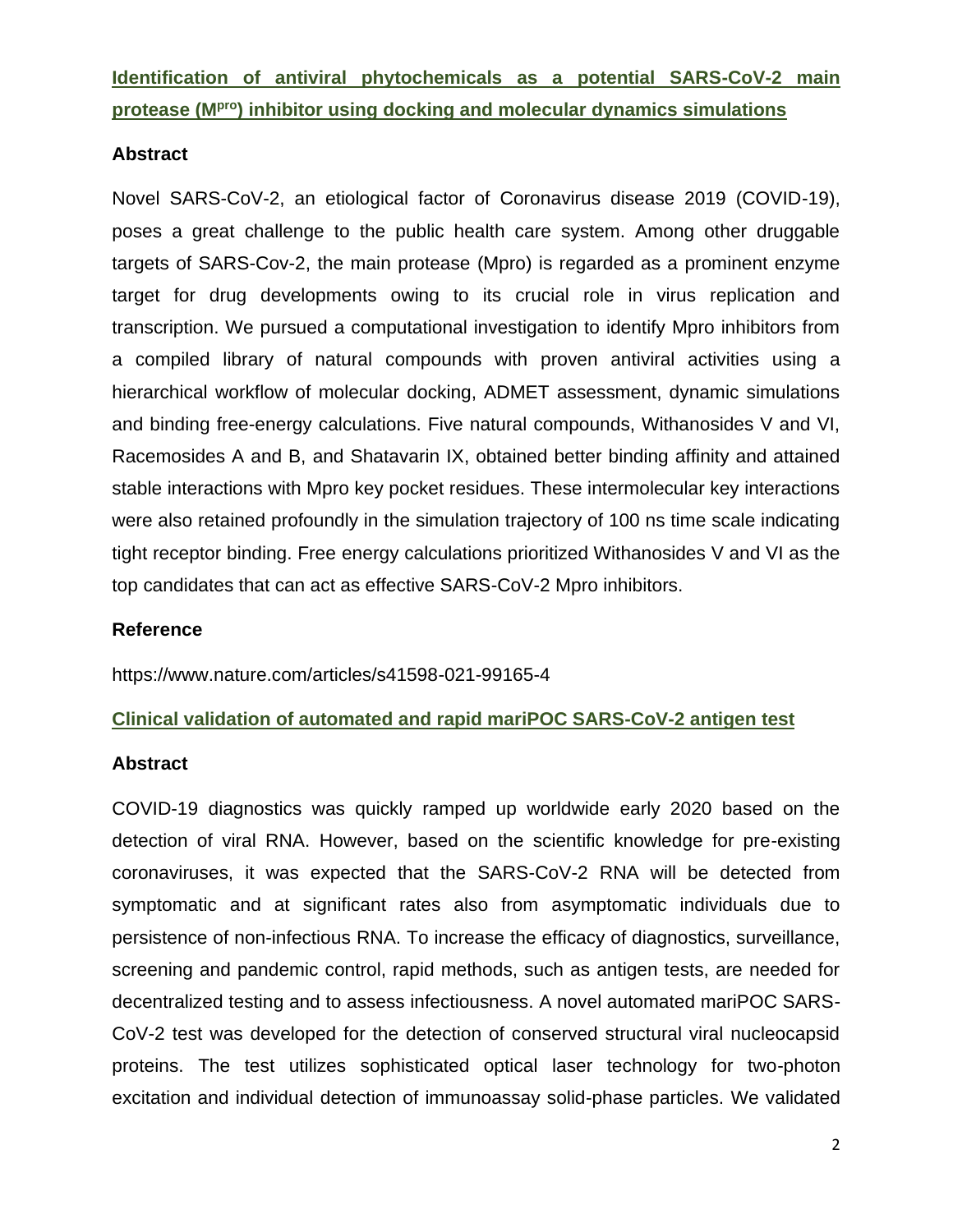the new method against qRT-PCR. Sensitivity of the test was 100.0% (13/13) directly from nasopharyngeal swab specimens and 84.4% (38/45) from swab specimens in undefined transport mediums. Specificity of the test was 100.0% (201/201). The test's limit of detection was 2.7 TCID50/test. It showed no cross-reactions. The study shows that the new test can detect infectious individuals already in 20 min with clinical sensitivity close to qRT-PCR. The mariPOC is a versatile platform for syndromic testing and for high capacity infection control screening of infectious individuals.

### **Reference**

https://www.nature.com/articles/s41598-021-99886-6

# **Characterization of SARS-CoV-2-specific humoral immunity and its potential applications and therapeutic prospects**

#### **Abstract**

Coronavirus disease 2019 (COVID-19), caused by severe acute respiratory syndrome coronavirus 2 (SARS-CoV-2), is an ongoing pandemic that poses a great threat to human health worldwide. As the humoral immune response plays essential roles in disease occurrence and development, understanding the dynamics and characteristics of virus-specific humoral immunity in SARS-CoV-2-infected patients is of great importance for controlling this disease. In this review, we summarize the characteristics of the humoral immune response after SARS-CoV-2 infection and further emphasize the potential applications and therapeutic prospects of SARS-CoV-2-specific humoral immunity and the critical role of this immunity in vaccine development. Notably, serological antibody testing based on the humoral immune response can guide public health measures and control strategies; however, it is not recommended for population surveys in areas with very low prevalence. Existing evidence suggests that asymptomatic individuals have a weaker immune response to SARS-CoV-2 infection, whereas SARS-CoV-2-infected children have a more effective humoral immune response than adults. The correlations between antibody (especially neutralizing antibody) titers and protection against SARS-CoV-2 reinfection should be further examined. In addition, the emergence of cross-reactions among different coronavirus antigens in the development of screening technology and the risk of antibody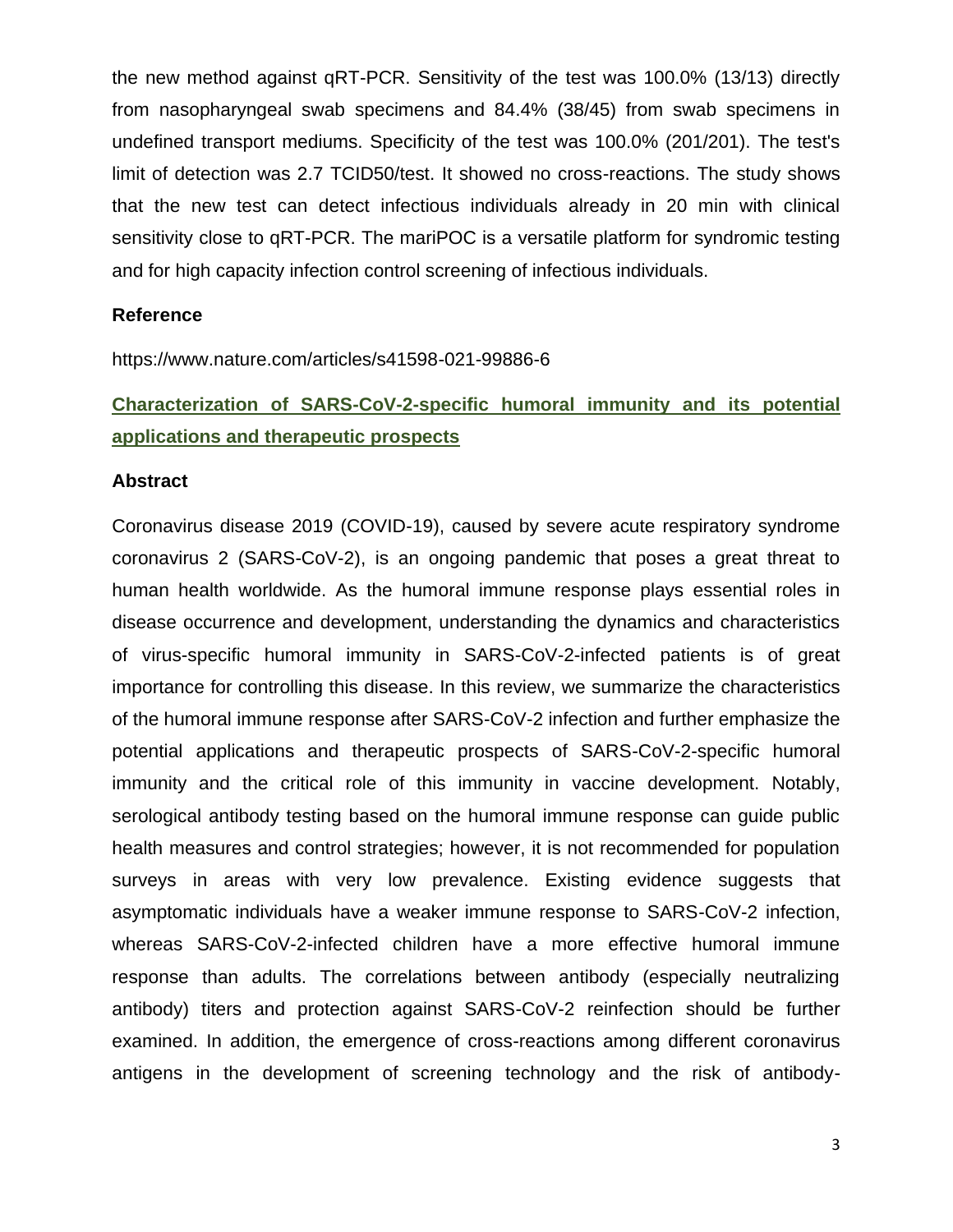dependent enhancement related to SARS-CoV-2 vaccination should be given further attention.

# **Reference**

https://www.nature.com/articles/s41423-021-00774-w

# **SARS-CoV-2 immunity and functional recovery of COVID-19 patients 1-year after infection**

# **Abstract**

The long-term immunity and functional recovery after SARS-CoV-2 infection have implications in preventive measures and patient quality of life. Here we analyzed a prospective cohort of 121 recovered COVID-19 patients from Xiangyang, China at 1 year after diagnosis. Among them, chemiluminescence immunoassay-based screening showed 99% (95% CI, 98–100%) seroprevalence 10–12 months after infection, comparing to 0.8% (95% CI, 0.7–0.9%) in the general population. Total anti-receptorbinding domain (RBD) antibodies remained stable since discharge, while anti-RBD IgG and neutralization levels decreased over time. A predictive model estimates 17% (95% CI, 11–24%) and 87% (95% CI, 80–92%) participants were still 50% protected against detectable and severe re-infection of WT SARS-CoV-2, respectively, while neutralization levels against B.1.1.7 and B.1.351 variants were significantly reduced. All non-severe patients showed normal chest CT and 21% reported COVID-19-related symptoms. In contrast, 53% severe patients had abnormal chest CT, decreased pulmonary function or cardiac involvement and 79% were still symptomatic. Our findings suggest long-lasting immune protection after SARS-CoV-2 infection, while also highlight the risk of immune evasive variants and long-term consequences for COVID-19 survivors.

### **Reference**

https://www.nature.com/articles/s41392-021-00777-z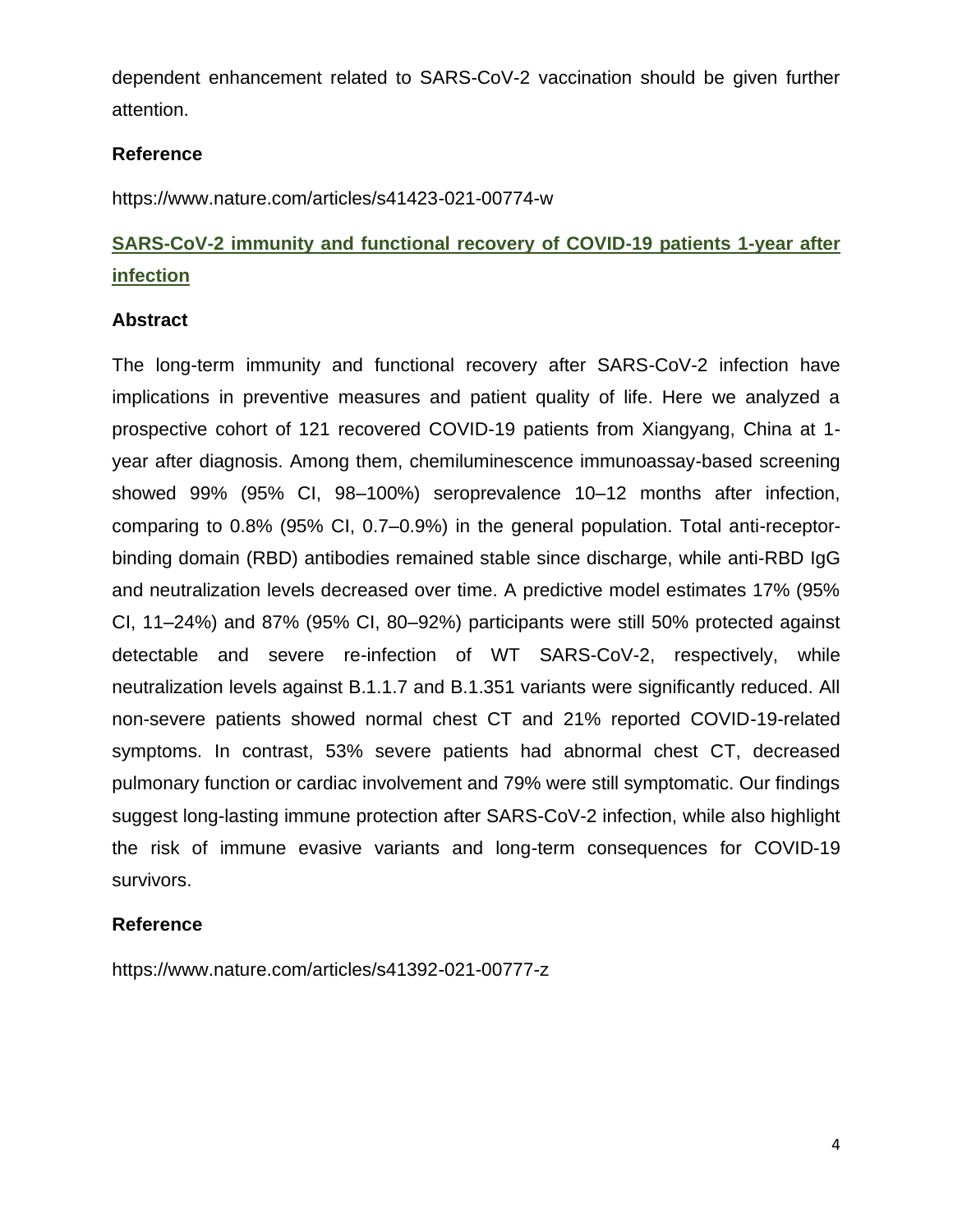# **A novel benchmark for COVID-19 pandemic testing effectiveness enables the accurate prediction of new Intensive Care Unit admissions**

# **Abstract**

The positivity rate of testing is currently used both as a benchmark of testing adequacy and for assessing the evolution of the COVID-19 pandemic. However, since the former is a prerequisite for the latter, its interpretation is often conflicting. We propose as a benchmark for COVID-19 testing effectiveness a new metric, termed 'Severity Detection Rate' (SDR), that represents the daily needs for new Intensive Care Unit (ICU) admissions, per 100 cases detected (t − i) days ago, per 10,000 tests performed (t − i) days ago. Based on the announced COVID-19 monitoring data in Greece from May 2020 until August 2021, we show that beyond a certain threshold of daily tests, SDR reaches a plateau of very low variability that begins to reflect testing adequacy. Due to the stabilization of SDR, it was possible to predict with great accuracy the daily needs for new ICU admissions, 12 days ahead of each testing data point, over a period of 10 months, with Pearson  $r = 0.98$  ( $p = 10-197$ ), RMSE = 7.16. We strongly believe that this metric will help guide the timely decisions of both scientists and government officials to tackle pandemic spread and prevent ICU overload by setting effective testing requirements for accurate pandemic monitoring. We propose further study of this novel metric with data from more countries to confirm the validity of the current findings.

### **Reference**

https://www.nature.com/articles/s41598-021-99543-y

**Sociodemographic, clinical, and immunological factors associated with SARS-CoV-2 diagnosis and severe COVID-19 outcomes in people living with HIV: A retrospective cohort study**

### **Abstract**

*Background*: Factors affecting outcomes of SARS-CoV-2 infection in people living with HIV are unclear. We assessed the factors associated with SARS-CoV-2 diagnosis and severe outcomes among people living with HIV.

*Methods*: We did a retrospective cohort study using data from the PISCIS cohort of people with HIV in Catalonia (Spain) between March 1 and Dec 15, 2020. We linked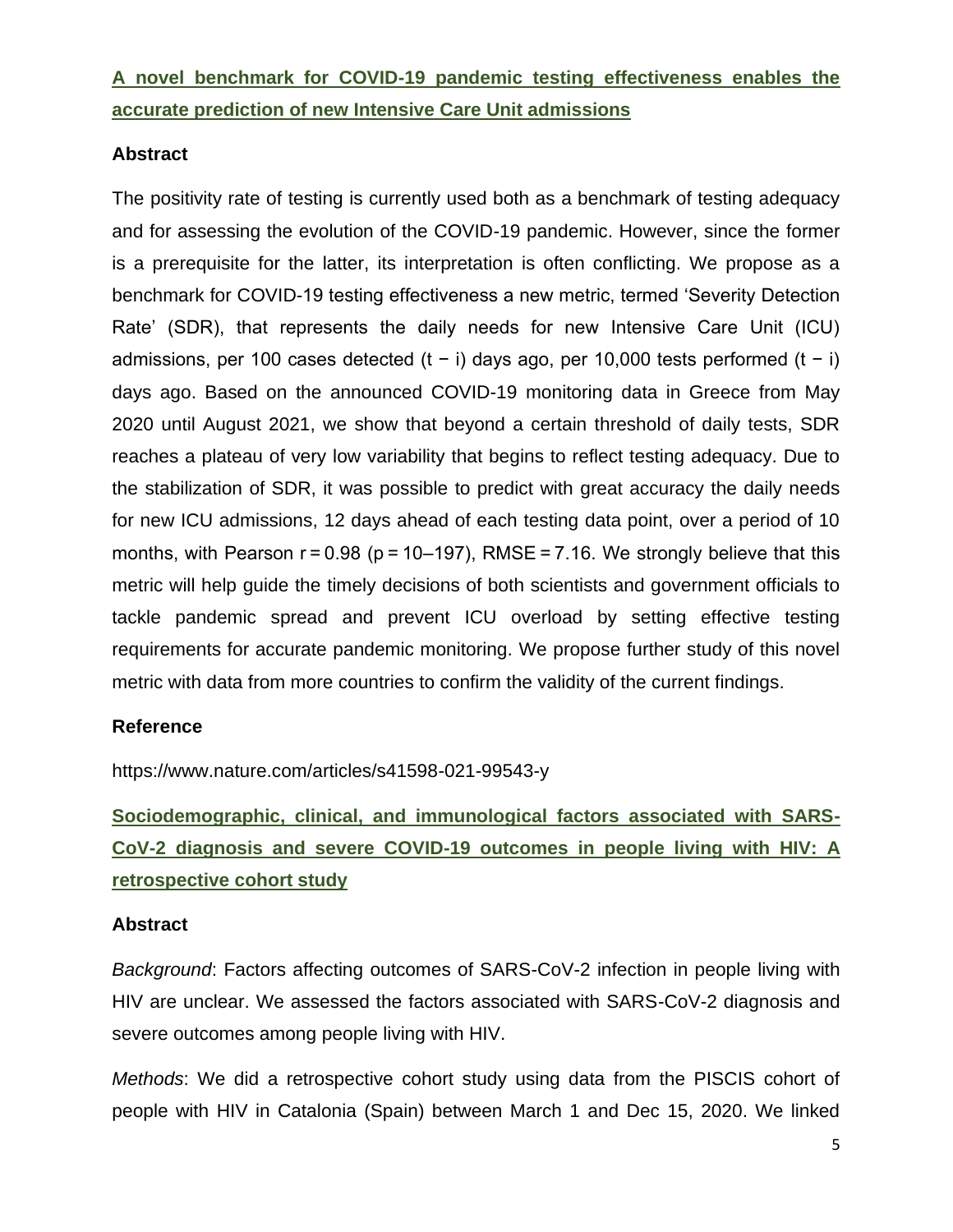PISCIS data with integrated health-care, clinical, and surveillance registries through the Public Data Analysis for Health Research and Innovation Program of Catalonia (PADRIS) to obtain data on SARS-CoV-2 diagnosis, chronic comorbidities, as well as clinical and mortality outcomes. Participants were aged at least 16 years in care at 16 hospitals in Catalonia. Factors associated with SARS-CoV-2 diagnoses and severe outcomes were assessed using univariable and multivariable Cox regression models. We estimated the effect of immunosuppression on severe outcomes (hospital admission for >24 h with dyspnoea, tachypnoea, hypoxaemia, asphyxia, or hyperventilation; or death) using Kaplan-Meier survival analysis.

*Findings*: We linked 20 847 (72·8%) of 28 666 participants in the PISCIS cohort with PADRIS data; 13 142 people had HIV. 749 (5·7%) people with HIV were diagnosed with SARS-CoV-2: their median age was 43·5 years (IQR 37·0–52·7), 131 (17·5%) were female, and 618 (82·5%) were male. 103 people with HIV (13·8%) were hospitalised, seven (0·9%) admitted to intensive care, and 13 (1·7%) died. SARS-CoV-2 diagnosis was more common among migrants (adjusted hazard ratio 1·55, 95% CI 1·31–1·83), men who have sex with men (1·42, 1·09–1·86), and those with four or more chronic comorbidities (1·46, 1·09–1·97). Age at least 75 years (5·2, 1·8–15·3), non-Spanish origin (2·1, 1·3–3·4), and neuropsychiatric (1·69, 1·07–2·69), autoimmune disease (1·92, 1·14–3·23), respiratory disease (1·84, 1·09–3·09), and metabolic disease (2·59, 1·59–4·23) chronic comorbidities were associated with increased risk of severe outcomes. A Kaplan-Meier estimator showed differences in the risk of severe outcomes according to CD4 cell count in patients with detectable HIV RNA (p=0·039) but no differences were observed in patients with undetectable HIV RNA (p=0.15).

*Interpretation*: People living with HIV with detectable HIV viraemia, chronic comorbidities, and some subpopulations could be at increased risk of severe outcomes from COVID-19. These groups should be prioritised in clinical management and SARS-CoV-2 vaccination programmes.

#### **Reference**

https://www.thelancet.com/journals/lanhiv/article/PIIS2352-3018(21)00240-X/fulltext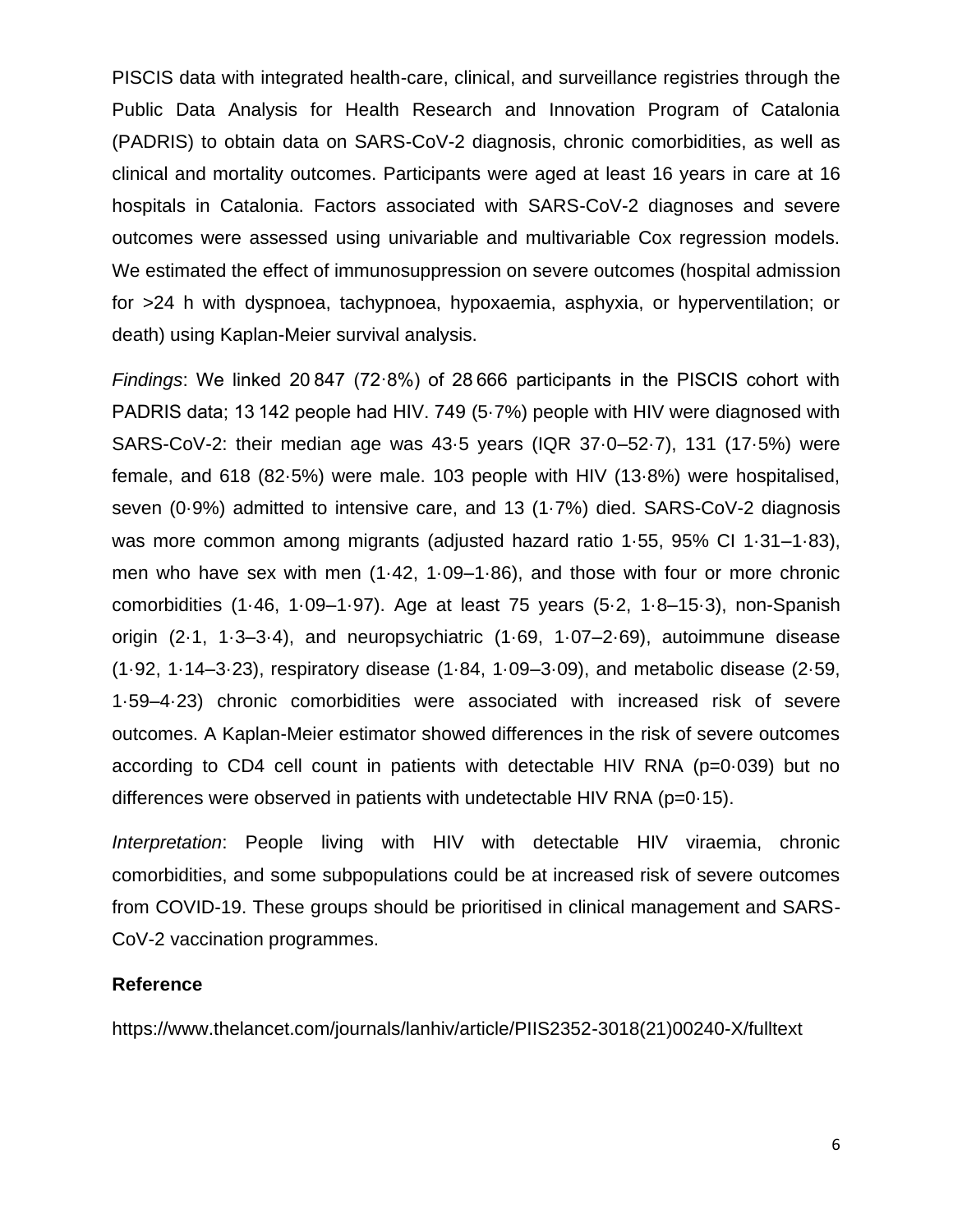**Molecular rationale for SARS-CoV-2 spike circulating mutations able to escape bamlanivimab and etesevimab monoclonal antibodies** 

#### **Abstract**

The purpose of this work is to provide an in silico molecular rationale of the role eventually played by currently circulating mutations in the receptor binding domain of the SARS-CoV-2 spike protein (S-RBDCoV‑2) in evading the immune surveillance effects elicited by the two Eli Lilly LY-CoV555/bamlanivimab and LY-CoV016/etesevimab monoclonal antibodies. The main findings from this study show that, compared to the wild-type SARS-CoV-2 spike protein, mutations E484A/G/K/Q/R/V, Q493K/L/R, S494A/P/R, L452R and F490S are predicted to be markedly resistant to neutralization by LY-CoV555, while mutations K417E/N/T, D420A/G/N, N460I/K/S/T, T415P, and Y489C/S are predicted to confer LY-CoV016 escaping advantage to the viral protein. A challenge of our global in silico results against relevant experimental data resulted in an overall 90% agreement. Thus, the results presented provide a molecular-based rationale for all relative experimental findings, constitute a fast and reliable tool for identifying and prioritizing all present and newly reported circulating spike SARS-CoV-2 variants with respect to antibody neutralization, and yield substantial structural information for the development of nextgeneration vaccines and monoclonal antibodies more resilient to viral evolution.

#### **Reference**

https://www.nature.com/articles/s41598-021-99827-3

# **Dynamic alterations in monocyte numbers, subset frequencies and activation markers in acute and convalescent COVID-19 individuals**

#### **Abstract**

Monocytes are thought to play an important role in host defence and pathogenesis of COVID-19. However, a comprehensive examination of monocyte numbers and function has not been performed longitudinally in acute and convalescent COVID-19. We examined the absolute counts of monocytes, the frequency of monocyte subsets, the plasma levels of monocyte activation markers using flowcytometry and ELISA in seven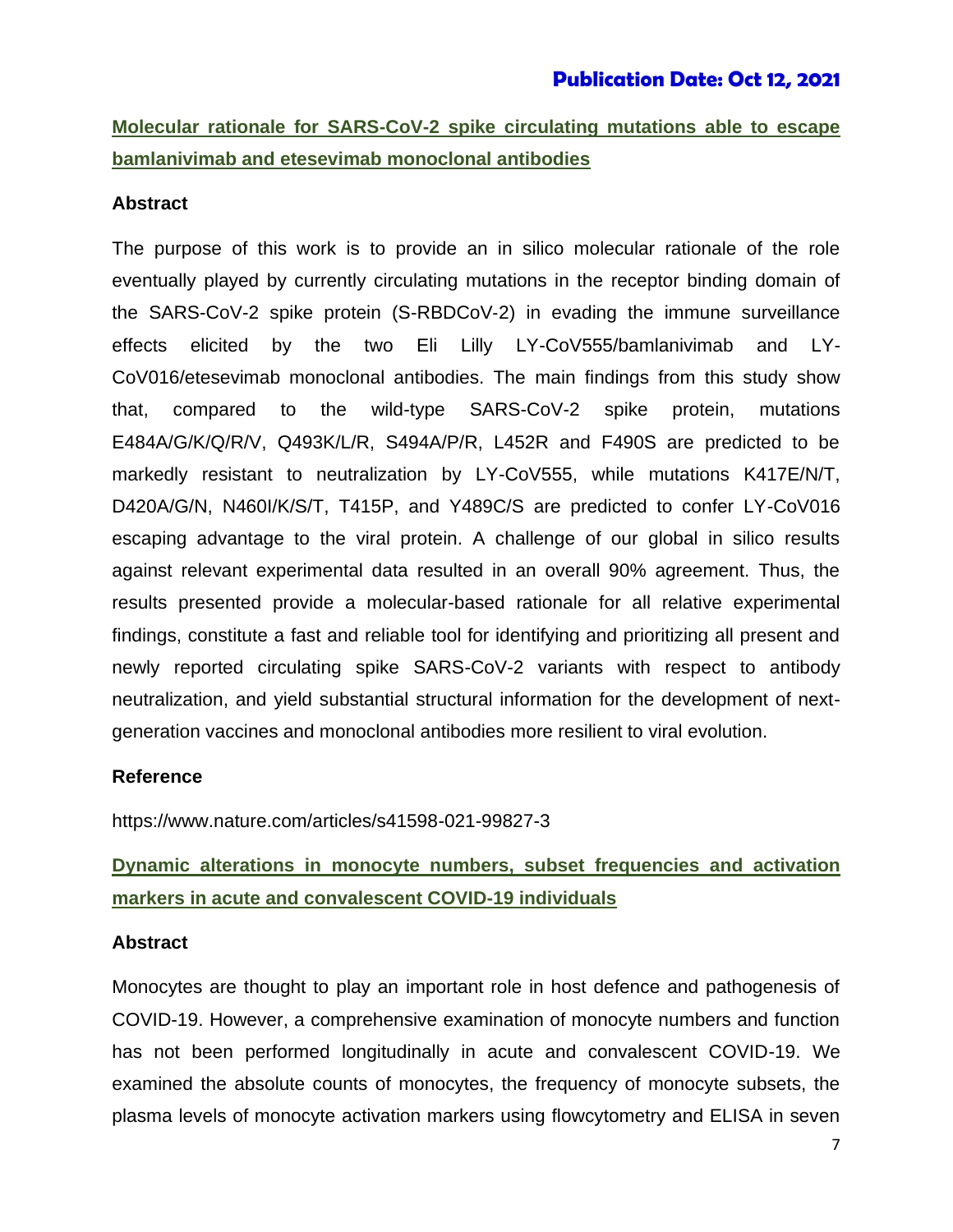groups of COVID-19 individuals, classified based on days since RT-PCR confirmation of SARS-CoV2 infection. Our data shows that the absolute counts of total monocytes and the frequencies of intermediate and non-classical monocytes increases from Days 15– 30 to Days 61–90 and plateau thereafter. In contrast, the frequency of classical monocytes decreases from Days 15–30 till Days 121–150. The plasma levels of sCD14, CRP, sCD163 and sTissue Factor (sTF)—all decrease from Days 15–30 till Days 151– 180. COVID-19 patients with severe disease exhibit higher levels of monocyte counts and higher frequencies of classical monocytes and lower frequencies of intermediate and non-classical monocytes and elevated plasma levels of sCD14, CRP, sCD163 and sTF in comparison with mild disease. Thus, our study provides evidence of dynamic alterations in monocyte counts, subset frequencies and activation status in acute and convalescent COVID-19 individuals.

#### **Reference**

https://www.nature.com/articles/s41598-021-99705-y

# **Diagnostic performances of common nucleic acid tests for SARS-CoV-2 in hospitals and clinics: A systematic review and meta-analysis**

#### **Abstract**

*Background*: An optimised standard experimental setup across different hospitals is urgently needed to ensure consistency in nucleic acid test results for SARS-CoV-2 detection. A standard comparison across different nucleic acid tests and their optimal experimental setups is not present. We assessed the performance of three common nucleic acid tests, namely digital PCR (dPCR), quantitative PCR (qPCR), and loopmediated isothermal amplification (LAMP), to detect SARS-CoV-2 in clinical settings.

*Methods*: In this systematic review and meta-analysis we compared sensitivity and specificity of qPCR, dPCR, and LAMP and their performances when different experimental setups (namely specimen type used, use of RNA extraction, primer–probe sets, and RNA extraction methods) are applied. We searched PubMed, BioRxiv, MedRxiv, SciFinder, and ScienceDirect for studies and preprints published between Feb 29 and Dec 15, 2020. Included dPCR, qPCR, and LAMP studies using any type of human specimens should report the number of true-positive, true-negative, falsepositive, and false-negative cases with Emergency Use Authorization (EUA)-approved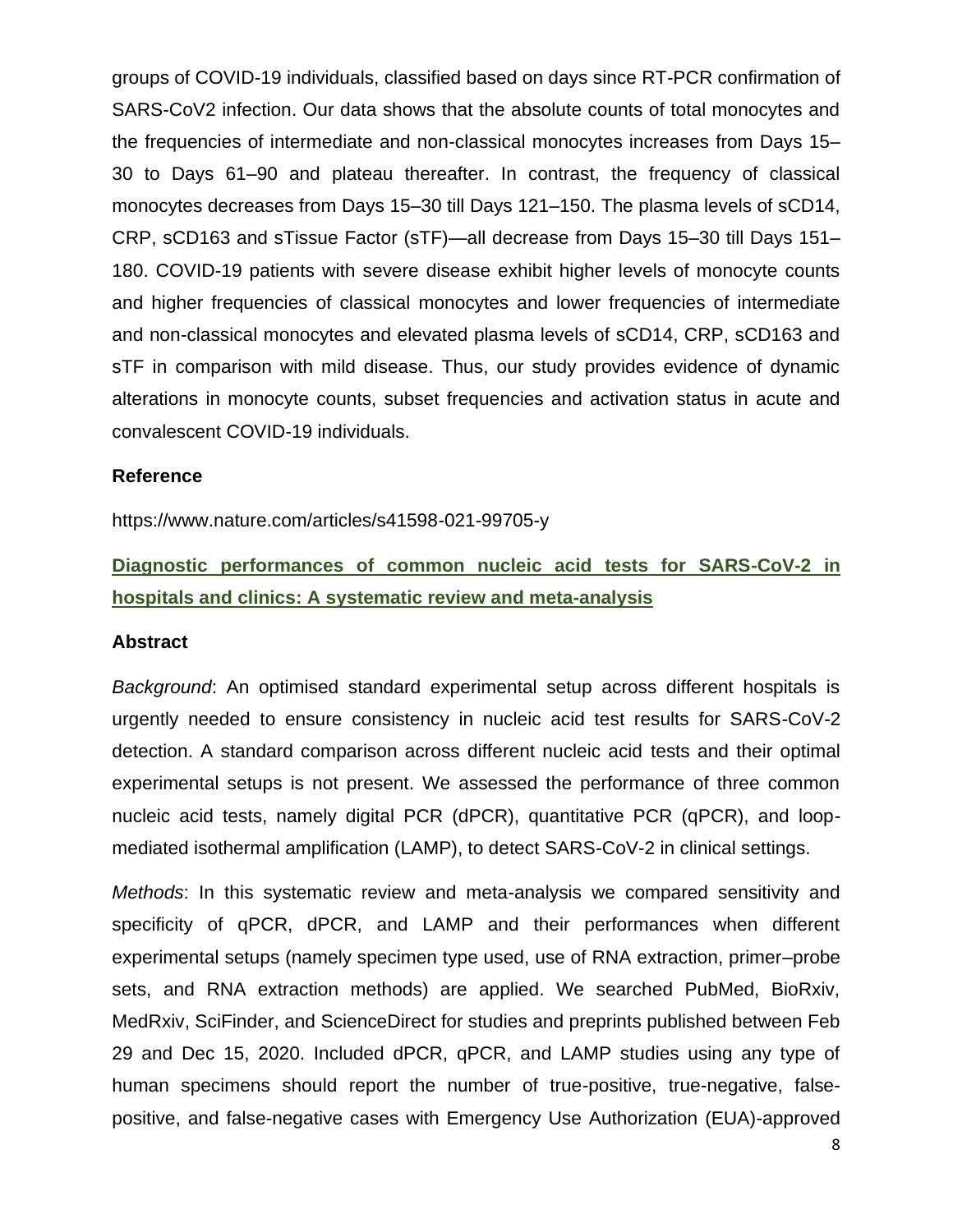PCR assays as the comparator. Studies with a sample size of less than ten, descriptive studies, case studies, reviews, and duplicated studies were excluded. Pooled sensitivity and specificity were computed from the true and false positive and negative cases using Reitsma's bivariate random-effects and bivariate latent class models. Test performance reported in area under the curve (AUC) of the three nucleic acid tests was further compared by pooling studies with similar experimental setups (eg, tests that used RNA extracted pharyngeal swabs but with either the open reading frame 1ab or the N primer). Heterogeneity was assessed and reported in I2 and τ2.

*Findings*: Our search identified 1277 studies of which we included 66 studies (11 dPCR, 32 qPCR, and 23 LAMP) with 15 017 clinical samples in total in our systematic review and 52 studies in our meta-analysis. dPCR had the highest pooled diagnostic sensitivity (94·1%, 95% CI 88·9–96·6, by Reitsma's model and 95·8%, 54·9–100·0, by latent class model), followed by qPCR (92·7%, 88·3–95·6, and 93·4%, 60·9–99·9) and LAMP (83·3%, 76·9–88·2, and 86·2%, 20·7–99·9), using EUA-approved PCR kits as the reference standard. LAMP was the most specific with a pooled estimate of 96·3% (93·8–97·8) by Reitsma's model and 94·3% (49·1–100·0) by latent class model, followed by qPCR (92·9%, 87·2–96·2, and 93·1%, 47·1–100·0) and dPCR (78·5%, 57·4–90·8, and 73·8%, 0·9–100·0). The overall heterogeneity was I2 0·5% (τ2 2·79) for dPCR studies, 0% (4·60) for qPCR studies, and 0% (3·96) for LAMP studies. AUCs of the three nucleic acid tests were the highest and differed the least between tests (ie, AUC>0·98 for all tests) when performed with RNA extracted pharyngeal swabs using SARS-CoV-2 open reading frame 1ab primer.

*Interpretation*: All three nucleic acid tests consistently perform better with pharyngeal swabs using SARS-CoV-2 open reading frame 1ab primer with RNA extraction. dPCR was shown to be the most sensitive, followed by qPCR and LAMP. However, their accuracy does not differ significantly. Instead, accuracy depends on specific experimental conditions, implying that more efforts should be directed to optimising the experimental setups for the nucleic acid tests. Hence, our results could be a reference for optimising and establishing a standard nucleic acid test protocol that is applicable in laboratories worldwide.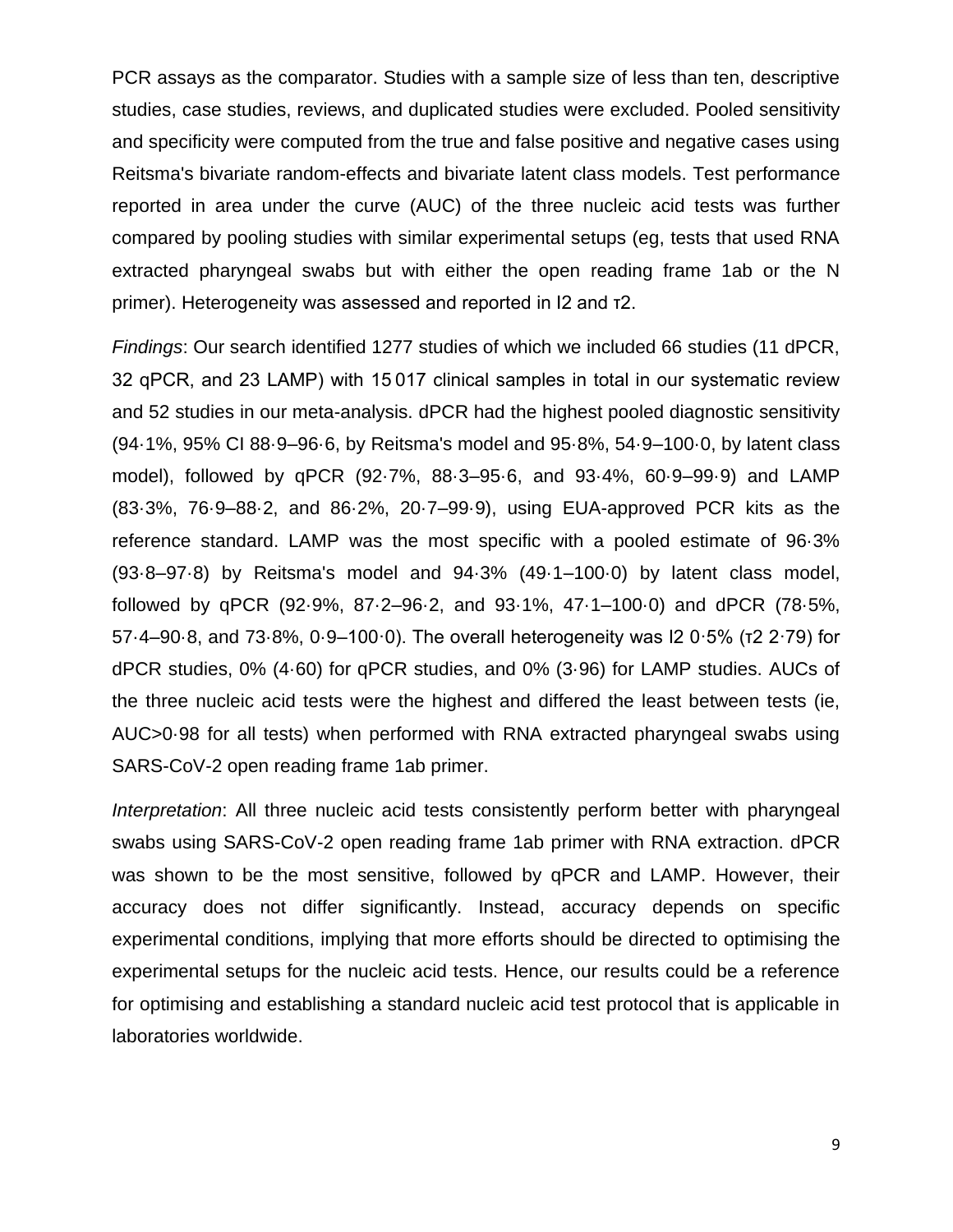### **Reference**

https://www.thelancet.com/journals/lanmic/article/PIIS2666-5247(21)00214-7/fulltext

# **Publication Date: Oct 08, 2021**

# **SARS-CoV-2 inhibition using a mucoadhesive, amphiphilic chitosan that may serve as an anti-viral nasal spray**

### **Abstract**

There are currently no cures for coronavirus infections, making the prevention of infections the only course open at the present time. The COVID-19 pandemic has been difficult to prevent, as the infection is spread by respiratory droplets and thus effective, scalable and safe preventive interventions are urgently needed. We hypothesise that preventing viral entry into mammalian nasal epithelial cells may be one way to limit the spread of COVID-19. Here we show that N-palmitoyl-N-monomethyl-N,N-dimethyl-N,N,N-trimethyl-6-O-glycolchitosan (GCPQ), a positively charged polymer that has been through an extensive Good Laboratory Practice toxicology screen, is able to reduce the infectivity of SARS-COV-2 in A549ACE2+ and Vero E6 cells with a log removal value of − 3 to − 4 at a concentration of 10–100 μg/ mL (p < 0.05 compared to untreated controls) and to limit infectivity in human airway epithelial cells at a concentration of 500 μg/ mL (p < 0.05 compared to untreated controls). In vivo studies using transgenic mice expressing the ACE-2 receptor, dosed nasally with SARS-COV-2 (426,000 TCID50/mL) showed a trend for nasal GCPQ (20 mg/kg) to inhibit viral load in the respiratory tract and brain, although the study was not powered to detect statistical significance. GCPQ's electrostatic binding to the virus, preventing viral entry into the host cells, is the most likely mechanism of viral inhibition. Radiolabelled GCPQ studies in mice show that at a dose of 10 mg/kg, GCPQ has a long residence time in mouse nares, with 13.1% of the injected dose identified from SPECT/CT in the nares, 24 h after nasal dosing. With a no observed adverse effect level of 18 mg/kg in rats, following a 28-day repeat dose study, clinical testing of this polymer, as a COVID-19 prophylactic is warranted.

### **Reference**

https://www.nature.com/articles/s41598-021-99404-8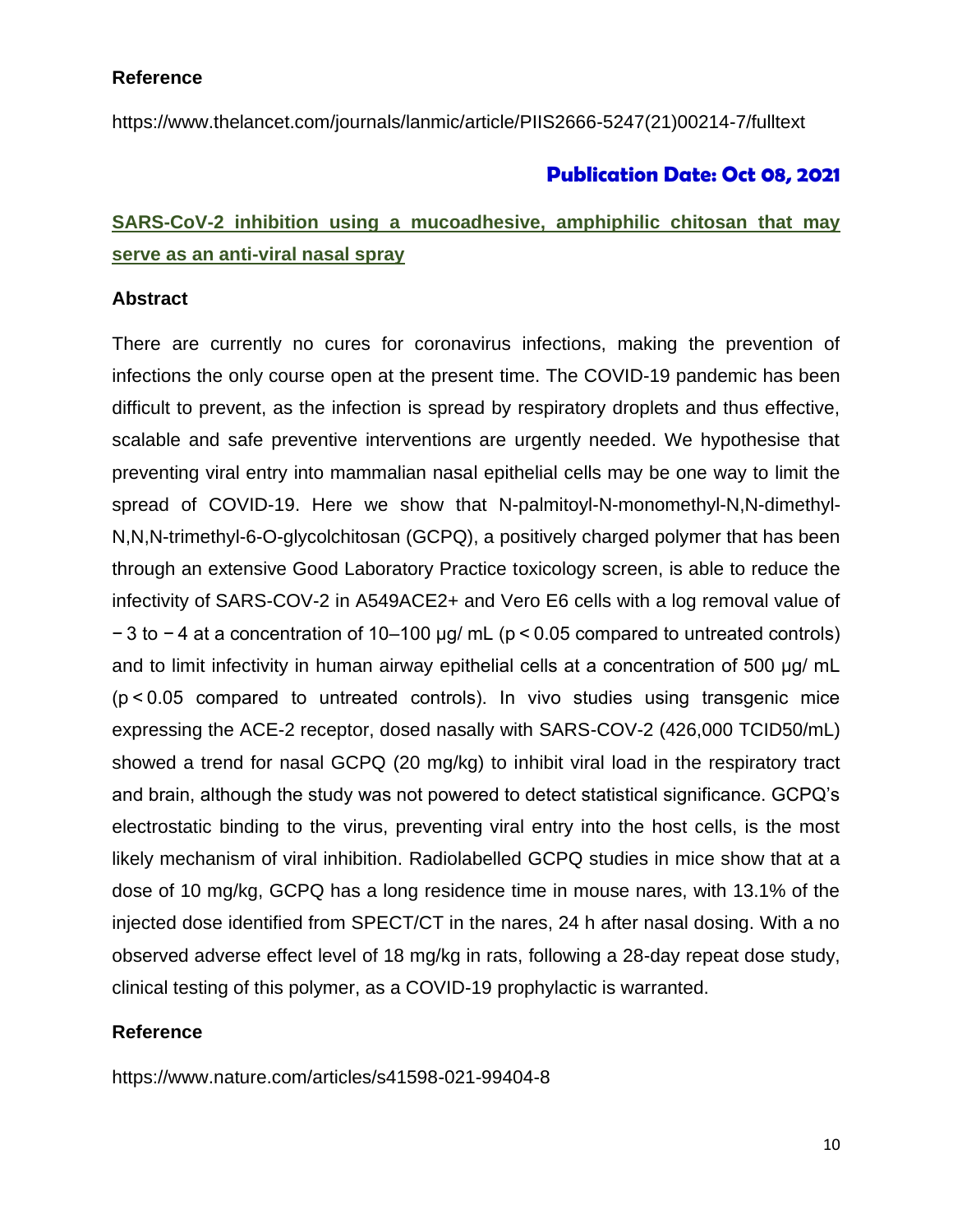# **Publication Date: Oct 07, 2021**

# **Anti-SARS-CoV-2 receptor binding domain antibody evolution after mRNA vaccination**

### **Abstract**

Severe acute respiratory syndrome coronavirus 2 (SARS-CoV-2) infection produces B cell responses that continue to evolve for at least one year. During that time, memory B cells express increasingly broad and potent antibodies that are resistant to mutations found in variants of concern. As a result, vaccination of coronavirus disease 2019 (COVID-19) convalescent individuals with currently available mRNA vaccines produces high levels of plasma neutralizing activity against all variants tested. Here we examine memory B cell evolution 5 months after vaccination with either Moderna (mRNA-1273) or Pfizer-BioNTech (BNT162b2) mRNA vaccines in a cohort of SARS-CoV-2 naive individuals. Between prime and boost, memory B cells produce antibodies that evolve increased neutralizing activity, but there is no further increase in potency or breadth thereafter. Instead, memory B cells that emerge 5 months after vaccination of naive individuals express antibodies that are similar to those that dominate the initial response. While individual memory antibodies selected over time by natural infection have greater potency and breadth than antibodies elicited by vaccination, the overall neutralizing potency of plasma is greater following vaccination. These results suggest that boosting vaccinated individuals with currently available mRNA vaccines will increase plasma neutralizing activity but may not produce antibodies with equivalent breadth to those obtained by vaccinating convalescent individuals.

### **Reference**

https://www.nature.com/articles/s41586-021-04060-7

# **SARS-CoV-2 binding and neutralizing antibody levels after Ad26.COV2.S vaccination predict durable protection in rhesus macaques**

### **Abstract**

Several COVID-19 vaccines have recently gained authorization for emergency use. Limited knowledge on duration of immunity and efficacy of these vaccines is currently available. Data on other coronaviruses after natural infection suggest that immunity to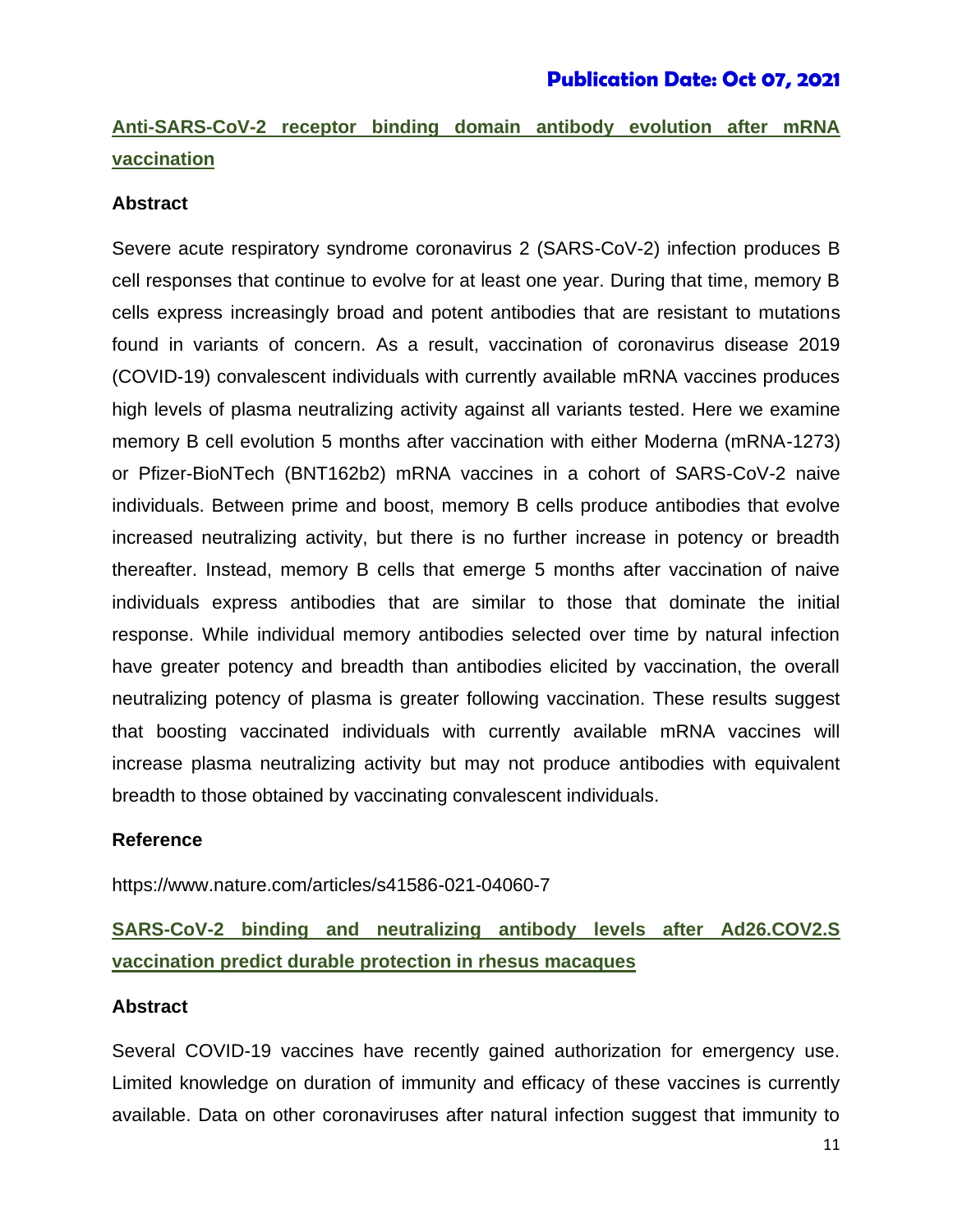SARS-CoV-2 might be short-lived, and preliminary evidence indicates waning antibody titers following SARS-CoV-2 infection. In this work, we model the relationship between immunogenicity and protective efficacy of a series of Ad26 vectors encoding stabilized variants of the SARS-CoV-2 Spike protein in rhesus macaques and validate the analyses by challenging macaques 6 months after immunization with the Ad26.COV2.S vaccine candidate that has been selected for clinical development. We show that Ad26.COV2.S confers durable protection against replication of SARS-CoV-2 in the lungs that is predicted by the levels of Spike-binding and neutralizing antibodies, indicating that Ad26.COV2.S could confer durable protection in humans and immunological correlates of protection may enable the prediction of durability of protection.

### **Reference**

https://www.nature.com/articles/s41467-021-26117-x

# **ChAdOx1 nCoV-19 (AZD1222) protects Syrian hamsters against SARS-CoV-2 B.1.351 and B.1.1.7**

#### **Abstract**

We investigated ChAdOx1 nCoV-19 (AZD1222) vaccine efficacy against SARS-CoV-2 variants of concern (VOCs) B.1.1.7 and B.1.351 in Syrian hamsters. We previously showed protection against SARS-CoV-2 disease and pneumonia in hamsters vaccinated with a single dose of ChAdOx1 nCoV-19. Here, we observe a 9.5-fold reduction of virus neutralizing antibody titer in vaccinated hamster sera against B.1.351 compared to B.1.1.7. Vaccinated hamsters challenged with B.1.1.7 or B.1.351 do not lose weight compared to control animals. In contrast to control animals, the lungs of vaccinated animals do not show any gross lesions. Minimal to no viral subgenomic RNA (sgRNA) and no infectious virus can be detected in lungs of vaccinated animals. Histopathological evaluation shows extensive pulmonary pathology caused by B.1.1.7 or B.1.351 replication in the control animals, but none in the vaccinated animals. These data demonstrate the effectiveness of the ChAdOx1 nCoV-19 vaccine against clinical disease caused by B.1.1.7 or B.1.351 VOCs.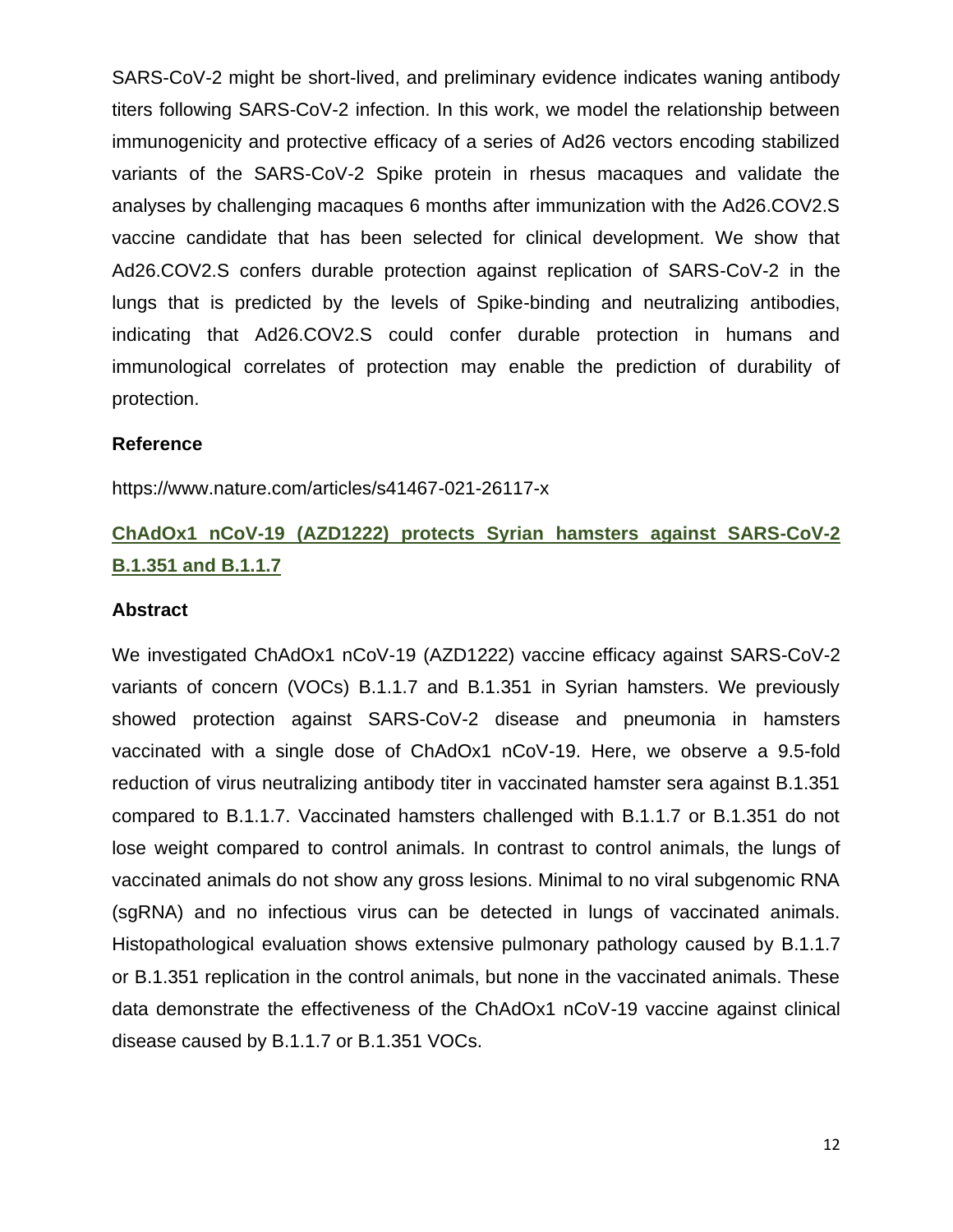### **Reference**

https://www.nature.com/articles/s41467-021-26178-y

# **Scalable, effective, and rapid decontamination of SARS-CoV-2 contaminated N95 respirators using germicidal ultraviolet C (UVC) irradiation device**

### **Abstract**

Particulate respirators such as N95s are an essential component of personal protective equipment (PPE) for front-line workers. This study describes a rapid and effective UVC irradiation system that would facilitate the safe re-use of N95 respirators and provides supporting information for deploying UVC for decontamination of SARS-CoV-2 during the COVID-19 pandemic. To assess the inactivation potential of the proposed UVC germicidal device as a function of time by using 3 M 8211-N95 particulate respirators inoculated with SARS-CoV-2. A germicidal UVC device to deliver tailored UVC dose was developed and test coupons (2.5 cm2) of the 3 M-N95 respirator were inoculated with 106 plaque-forming units (PFU) of SARS-CoV-2 and were UV irradiated. Different exposure times were tested (0–164 s) by fixing the distance between the lamp and the test coupon to 15.2 cm while providing an exposure of at least 5.43 mWcm−2. Primary measure of outcome was titration of infectious virus recovered from virus-inoculated respirator test coupons after UVC exposure. Other measures included the method validation of the irradiation protocol, using lentiviruses (biosafety level-2 agent) and establishment of the germicidal UVC exposure protocol. An average of 4.38 × 103 PFU ml−1 (SD 772.68) was recovered from untreated test coupons while 4.44 × 102 PFU ml−1 (SD 203.67), 4.00 × 102 PFU ml−1 (SD 115.47), 1.56 × 102 PFU ml−1 (SD 76.98) and 4.44 × 101 PFU ml−1 (SD 76.98) was recovered in exposures 2, 6, 18 and 54 s per side respectively. The germicidal device output and positioning was monitored and a minimum output of 5.43 mW cm−2 was maintained. Infectious SARS-CoV-2 was not detected by plaque assays (minimal level of detection is 67 PFU ml−1) on N95 respirator test coupons when irradiated for 120 s per side or longer suggesting 3.5 log reduction in 240 s of irradiation, 1.3 J cm−2. A scalable germicidal UVC device to deliver tailored UVC dose for rapid decontamination of SARS-CoV-2 was developed. UVC germicidal irradiation of N95 test coupons inoculated with SARS-CoV-2 for 120 s per side resulted in 3.5 log reduction of virus. These data support the reuse of N95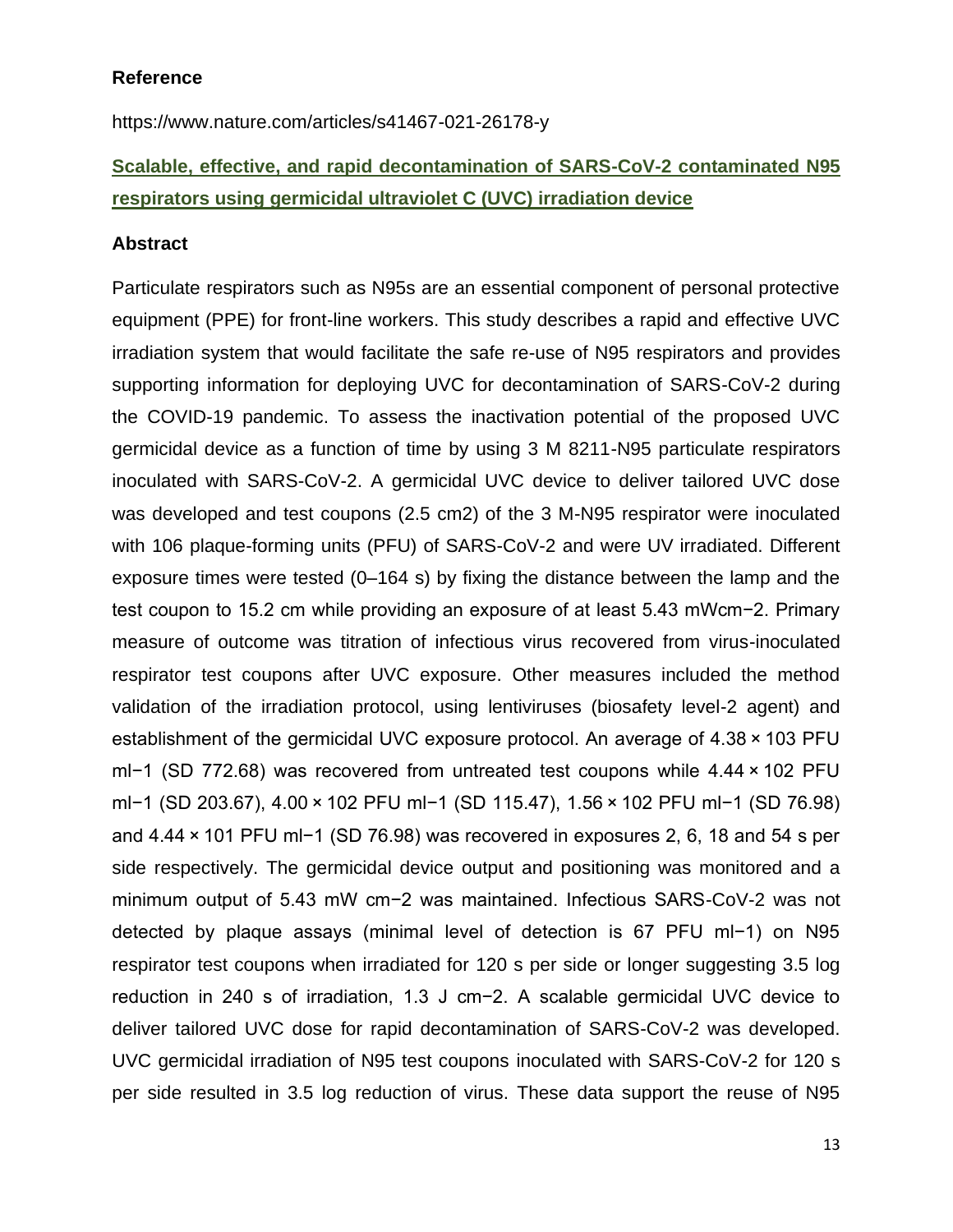particle-filtrate apparatus upon irradiation with UVC and supports use of UVC-based decontamination of SARS-CoV-2 during the COVID-19 pandemic.

# **Reference**

https://www.nature.com/articles/s41598-021-99431-5

# **Reliably quantifying the evolving worldwide dynamic state of the COVID-19 outbreak from death records, clinical parametrization, and demographic data**

### **Abstract**

The dynamic characterization of the COVID-19 outbreak is critical to implement effective actions for its control and eradication but the information available at a global scale is not sufficiently reliable to be used directly. Here, we develop a quantitative approach to reliably quantify its temporal evolution and controllability through the integration of multiple data sources, including death records, clinical parametrization of the disease, and demographic data, and we explicitly apply it to countries worldwide, covering 97.4% of the human population, and to states within the United States (US). The validation of the approach shows that it can accurately reproduce the available prevalence data and that it can precisely infer the timing of nonpharmaceutical interventions. The results of the analysis identified general patterns of recession, stabilization, and resurgence. The diversity of dynamic behaviors of the outbreak across countries is paralleled by those of states and territories in the US, converging to remarkably similar global states in both cases. Our results offer precise insights into the dynamics of the outbreak and an efficient avenue for the estimation of the prevalence rates over time.

### **Reference**

https://www.nature.com/articles/s41598-021-99273-1

# **sFlt-1 and CA 15.3 are indicators of endothelial damage and pulmonary fibrosis in SARS-CoV-2 infection**

### **Abstract**

COVID-19 pandemic led to a worldwide increase of hospitalizations for interstitial pneumonia with thrombosis complications, endothelial injury and multiorgan disease.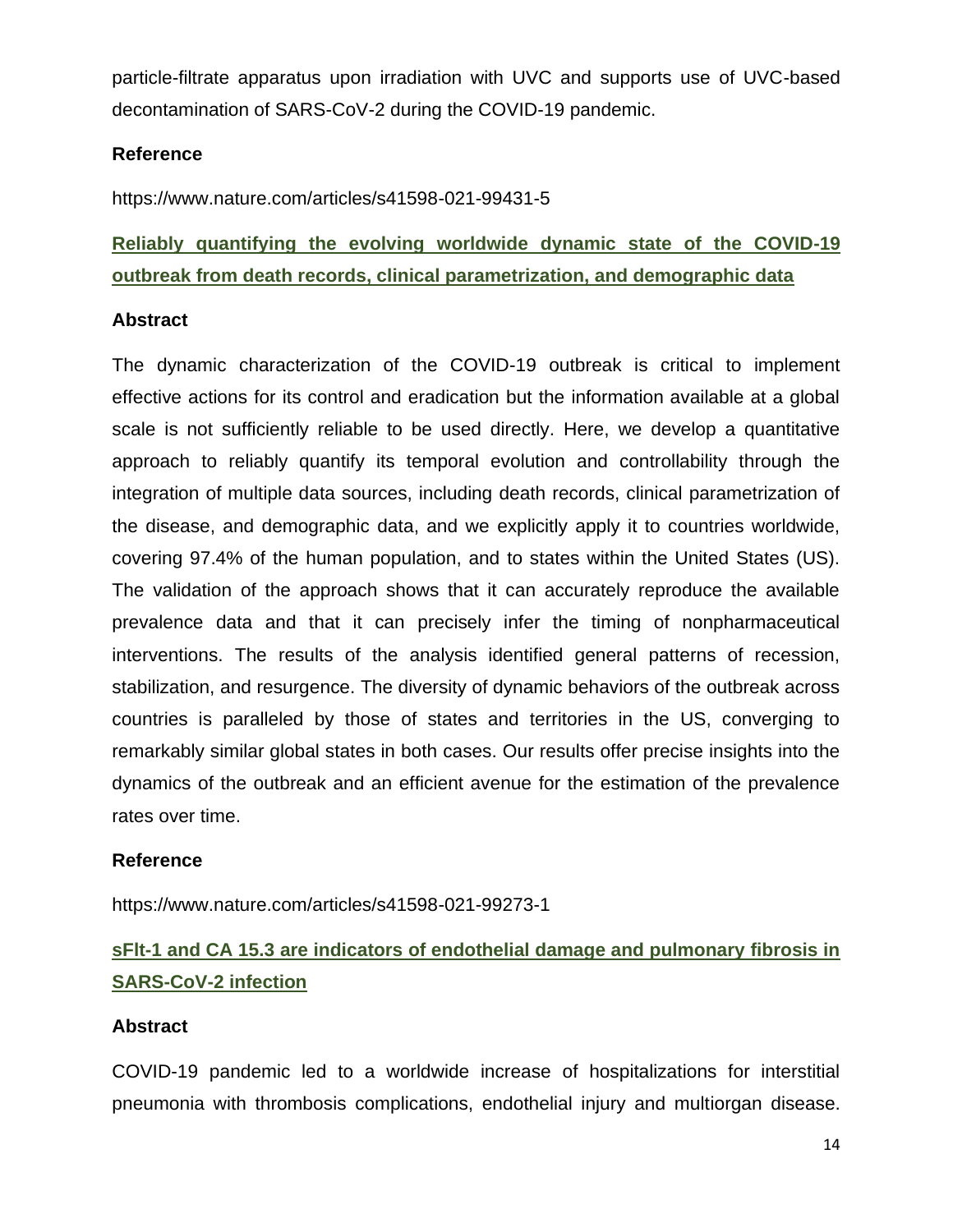Common CT findings include lung bilateral infiltrates, bilateral ground-glass opacities and/or consolidation whilst no current laboratory parameter consents rapidly evaluation of COVID-19 risk and disease severity. In the present work we investigated the association of sFLT-1 and CA 15.3 with endothelial damage and pulmonary fibrosis. Serum sFlt-1 has been associated with endothelial injury and sepsis severity, CA 15.3 seems an alternative marker for KL-6 for fibrotic lung diseases and pulmonary interstitial damage. We analysed 262 SARS-CoV-2 patients with differing levels of clinical severity; we found an association of serum sFIt-1 (ROC AUC 0.902, decision threshold > 90.3 pg/mL, p < 0.001 Sens. 83.9% and Spec. 86.7%) with presence, extent and severity of the disease. Moreover, CA 15.3 appeared significantly increased in COVID-19 severe lung fibrosis (ICU vs NON-ICU patients  $42.6 \pm 3.3$  vs  $25.7 \pm 1.5$  U/mL,  $p < 0.0001$ ) and was associated with lung damage severity grade (ROC AUC 0.958, decision threshold > 24.8 U/mL, p < 0.0001, Sens. 88.4% and Spec. 91.8%). In conclusion, serum levels of sFlt-1 and CA 15.3 appeared useful tools for categorizing COVID-19 clinical stage and may represent a valid aid for clinicians to better personalise treatment.

### **Reference**

https://www.nature.com/articles/s41598-021-99470-y

# **Physical, cognitive, and mental health impacts of COVID-19 after hospitalisation (PHOSP-COVID): A UK multicentre, prospective cohort study**

### **Abstract**

*Background*: The impact of COVID-19 on physical and mental health and employment after hospitalisation with acute disease is not well understood. The aim of this study was to determine the effects of COVID-19-related hospitalisation on health and employment, to identify factors associated with recovery, and to describe recovery phenotypes.

*Methods*: The Post-hospitalisation COVID-19 study (PHOSP-COVID) is a multicentre, long-term follow-up study of adults (aged ≥18 years) discharged from hospital in the UK with a clinical diagnosis of COVID-19, involving an assessment between 2 and 7 months after discharge, including detailed recording of symptoms, and physiological and biochemical testing. Multivariable logistic regression was done for the primary outcome of patient-perceived recovery, with age, sex, ethnicity, body-mass index,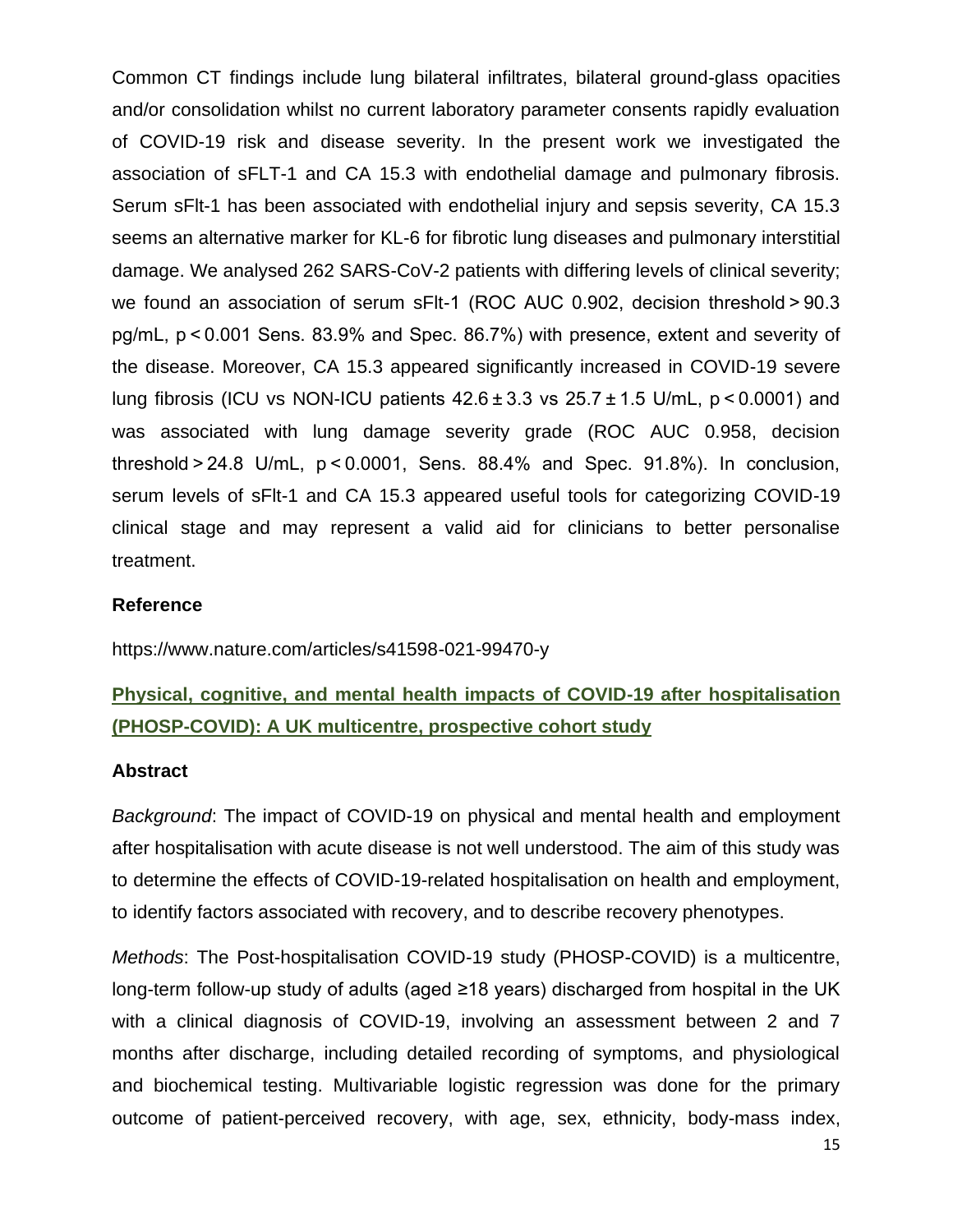comorbidities, and severity of acute illness as covariates. A post-hoc cluster analysis of outcomes for breathlessness, fatigue, mental health, cognitive impairment, and physical performance was done using the clustering large applications k-medoids approach. The study is registered on the ISRCTN Registry (ISRCTN10980107).

*Findings*: We report findings for 1077 patients discharged from hospital between March 5 and Nov 30, 2020, who underwent assessment at a median of 5·9 months (IQR 4·9– 6·5) after discharge. Participants had a mean age of 58 years (SD 13); 384 (36%) were female, 710 (69%) were of white ethnicity, 288 (27%) had received mechanical ventilation, and 540 (50%) had at least two comorbidities. At follow-up, only 239 (29%) of 830 participants felt fully recovered, 158 (20%) of 806 had a new disability (assessed by the Washington Group Short Set on Functioning), and 124 (19%) of 641 experienced a health-related change in occupation. Factors associated with not recovering were female sex, middle age (40–59 years), two or more comorbidities, and more severe acute illness. The magnitude of the persistent health burden was substantial but only weakly associated with the severity of acute illness. Four clusters were identified with different severities of mental and physical health impairment (n=767): very severe (131 patients, 17%), severe (159, 21%), moderate along with cognitive impairment (127, 17%), and mild (350, 46%). Of the outcomes used in the cluster analysis, all were closely related except for cognitive impairment. Three (3%) of 113 patients in the very severe cluster, nine (7%) of 129 in the severe cluster, 36 (36%) of 99 in the moderate cluster, and 114 (43%) of 267 in the mild cluster reported feeling fully recovered. Persistently elevated serum C-reactive protein was positively associated with cluster severity.

*Interpretation*: We identified factors related to not recovering after hospital admission with COVID-19 at 6 months after discharge (eg, female sex, middle age, two or more comorbidities, and more acute severe illness), and four different recovery phenotypes. The severity of physical and mental health impairments were closely related, whereas cognitive health impairments were independent. In clinical care, a proactive approach is needed across the acute severity spectrum, with interdisciplinary working, wide access to COVID-19 holistic clinical services, and the potential to stratify care.

16